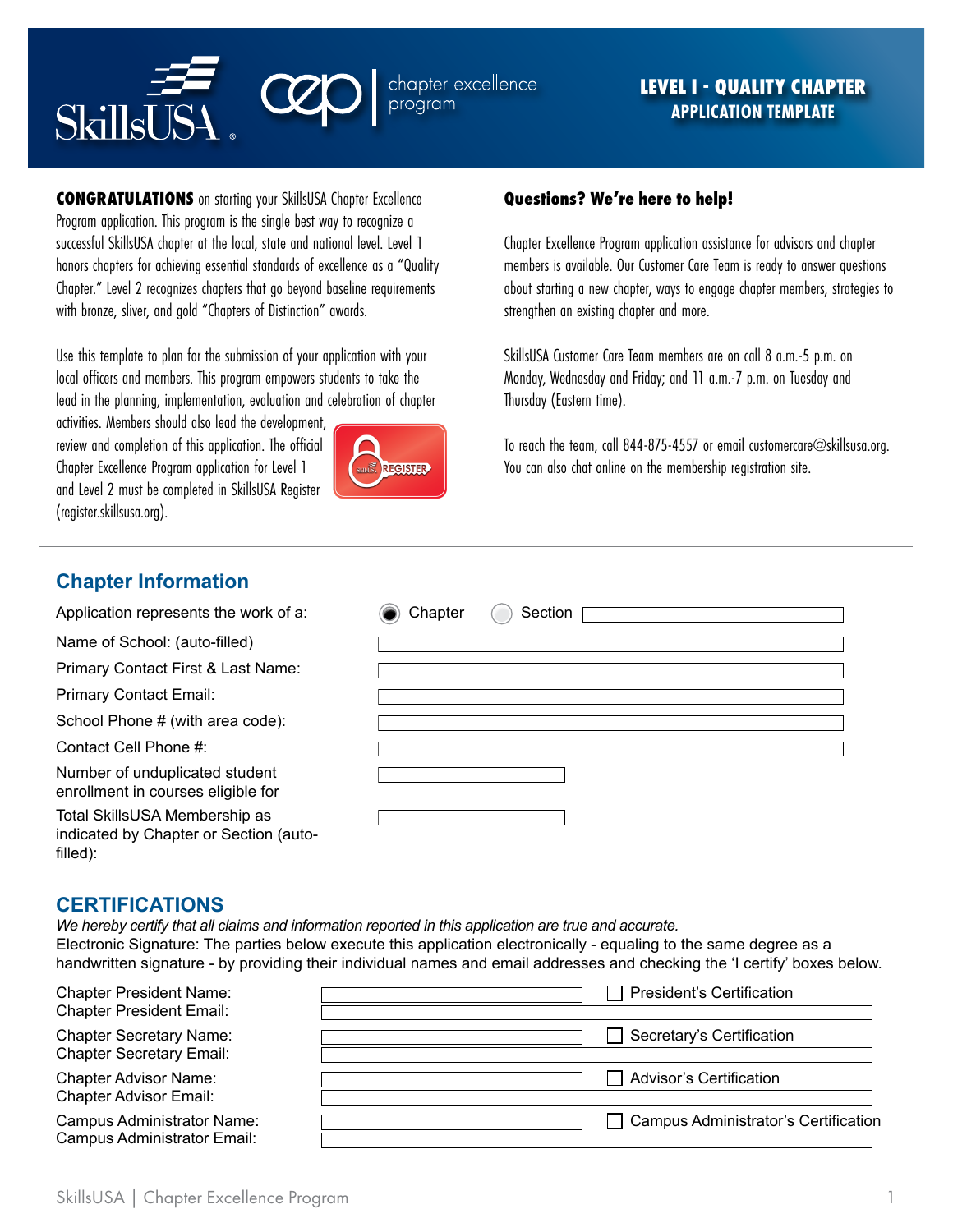

## **Level 1 - Quality Chapter Award Indicators**

ALL SIX (6) of these Level 1 Quality Chapter Indicators must be marked YES to qualify as a Level 1 - Quality Chapter.

| <b>Quality Chapter Indicators</b>                                                                  | <b>Indicator Met?</b>         |
|----------------------------------------------------------------------------------------------------|-------------------------------|
| Chapter submitted membership                                                                       | YES (<br><b>NO</b>            |
| All section/program advisors are submitted professional members at SkillsUSA                       | <b>YES</b><br><b>NO</b>       |
| The chapter elected chapter officers                                                               | $YES$ $()$<br><b>NO</b>       |
| The chapter conducted well-planned, regularly scheduled chapter meetings                           | YES (<br><b>NO</b>            |
| The chapter completed a projected budget (list of planned income and expenses for the year)        | <b>YES</b><br>NO <sub>1</sub> |
| The chapter completed a Program of Work calendar (list of planned chapter activities for the year) | <b>YES</b><br>NO.             |

# **Level 1 - Quality Chapter Award Indicators**

#### **Framework Component 1 - Personal Skills**

*The purpose of this component is to encourage students to develop essential values, personality traits and personal characteristics for success in life.*

| List One Major Activity: |                                                                 |                                                                                                                                   |
|--------------------------|-----------------------------------------------------------------|-----------------------------------------------------------------------------------------------------------------------------------|
|                          | Select the Personal Skills the activity developed in students:  |                                                                                                                                   |
|                          | Integrity                                                       | Responsibility                                                                                                                    |
|                          | <b>Work Ethic</b>                                               | Adaptability / Flexibility                                                                                                        |
|                          | Professionalism                                                 | Self-Motivation                                                                                                                   |
|                          | <b>Framework Component 2 - Workplace Skills</b>                 | The purpose of this component is to encourage students to develop essential attitudes and abilities for success in the workplace. |
| List One Major Activity: |                                                                 |                                                                                                                                   |
|                          | Select the Workplace Skills the activity developed in students: |                                                                                                                                   |
|                          | Communication                                                   | Multi-cultural Sensitivity & Awareness                                                                                            |
|                          | <b>Decision Making</b>                                          | Planning, Organizing & Management                                                                                                 |
|                          | <b>Teamwork</b>                                                 | Leadership                                                                                                                        |
|                          | <b>Framework Component 3 - Technical Skills</b>                 | The purpose of this component is to encourage students to develop essential knowledge and competencies for success on the job.    |
| List One Major Activity: |                                                                 |                                                                                                                                   |
|                          | Select the Technical Skills the activity developed in students: |                                                                                                                                   |
|                          | Computer and Technology Literacy                                | Service Orientation                                                                                                               |
|                          | Job Specific Skills                                             | <b>Professional Development</b>                                                                                                   |
|                          | Safety and Health                                               |                                                                                                                                   |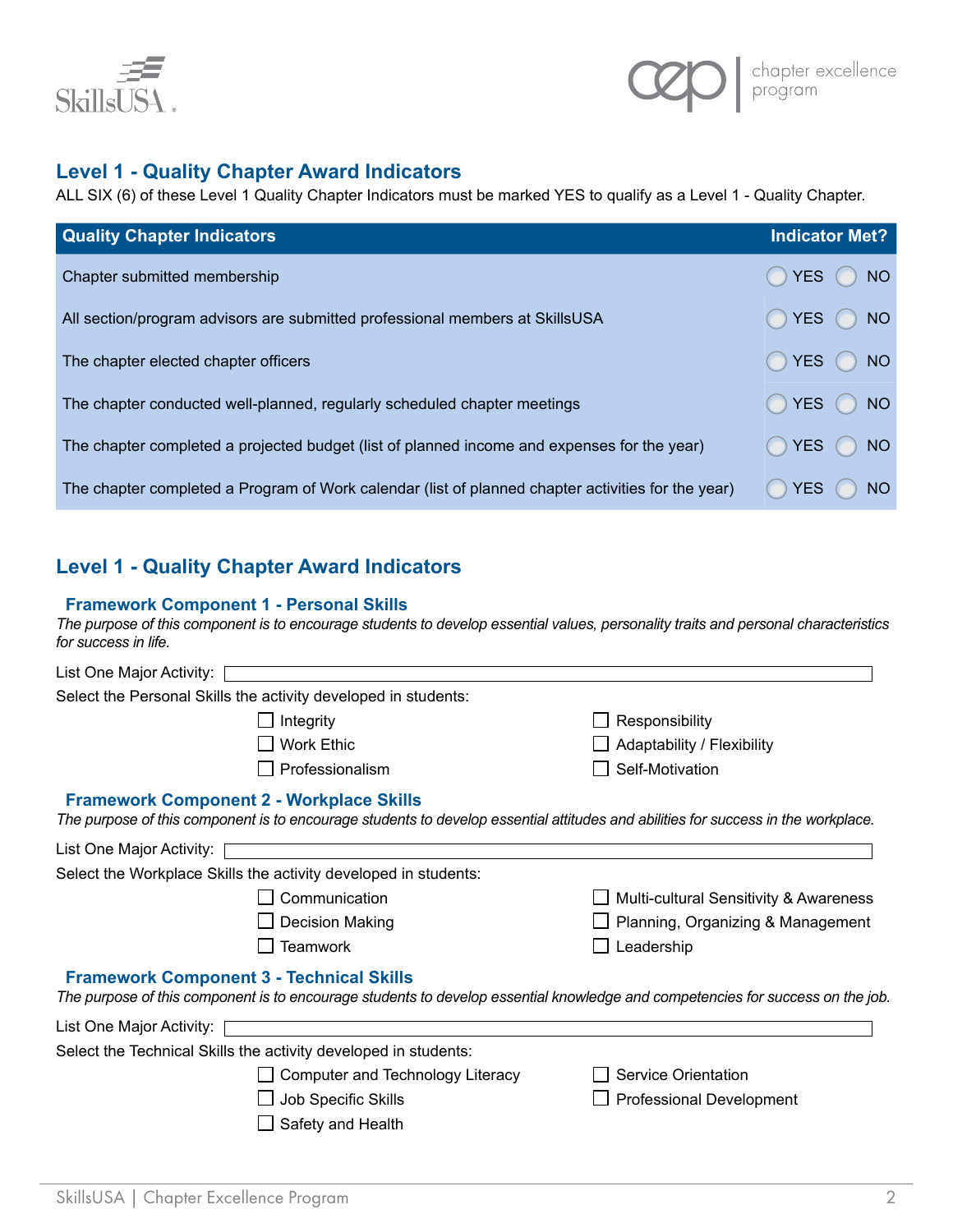

### **Level 2 - Chapter of Distinction Award Indicators**

All FOUR of these Level 2 Essential Activities must be marked as YES to submit a Level 2 Application.

| <b>Essential Activities</b>                                                                  | <b>Indicator Met?</b> |
|----------------------------------------------------------------------------------------------|-----------------------|
| Conducted officer training                                                                   | ◯ YES ◯ NO            |
| Conducted a chapter recruitment activity (i.e. membership drive, middle school presentation) | ◯ YES ◯ NO            |
| Members are engaged in committee structure to implement chapter activities                   | ◯ YES ◯ NO            |
| Plan to participate in State Leadership and Skills Conference                                | YES()<br><b>NO</b>    |

At LEAST SEVEN of these Level 2 Chapter of Distinction Indicators must be marked YES to submit a Level 2 Application.

| <b>Chapter of Distinction Indicator</b>                                                             | <b>Indicator Met?</b> |           |
|-----------------------------------------------------------------------------------------------------|-----------------------|-----------|
| 75% of eligible students are SkillsUSA members                                                      | <b>YES</b>            | <b>NO</b> |
| Held executive committee meetings with local chapter officers                                       | <b>YES</b>            | <b>NO</b> |
| Conducted an activity to engage business and industry partners                                      | <b>YES</b>            | <b>NO</b> |
| Students attended Fall Leadership Conference                                                        | <b>YES</b>            | <b>NO</b> |
| Chapter members attended one activity above the chapter level excluding Fall Leadership Conference  | YES                   | <b>NO</b> |
| A report of chapter activities/accomplishments is presented to the school board                     | <b>YES</b>            | <b>NO</b> |
| Held SkillsUSA local technical area Championships                                                   | YES                   | <b>NO</b> |
| Held SkillsUSA local leadership/occupational area Championships                                     | <b>YES</b>            | <b>NO</b> |
| Celebrated SkillsUSA Week through chapter activities                                                | <b>YES</b>            | <b>NO</b> |
| One or more articles were published in local media                                                  | <b>YES</b>            | <b>NO</b> |
| Local chapter has a social media or web presence                                                    | <b>YES</b>            | <b>NO</b> |
| A chapter awards program or banquet is conducted on the local level in which all members may attend | <b>YES</b>            | <b>NO</b> |
| Participate in Career Essentials: Experiences                                                       | <b>YES</b>            | <b>NO</b> |
| Has a Chapter Group on CONNECT                                                                      | <b>YES</b>            | <b>NO</b> |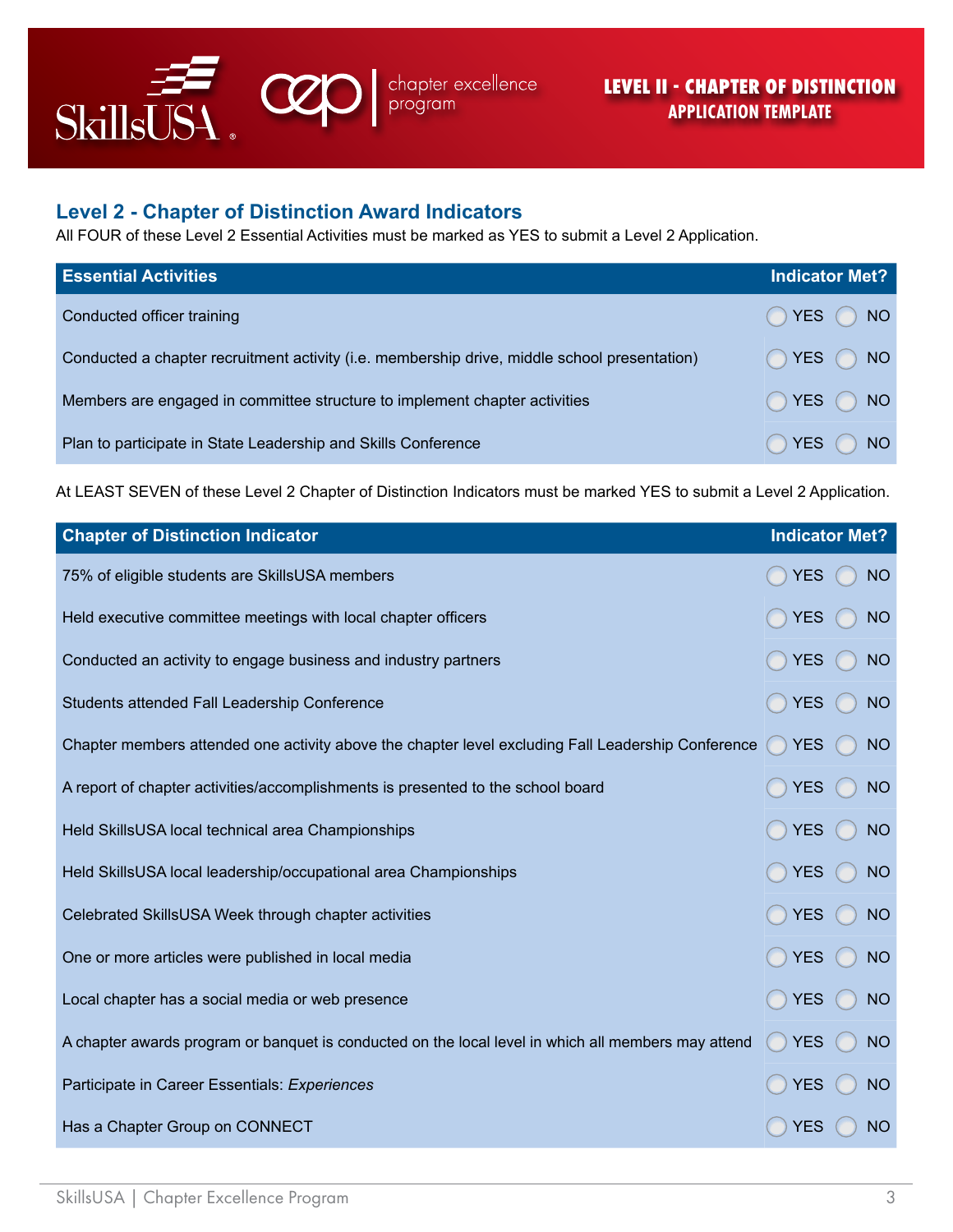



### **Personal Skills Activities** *(cannot be the same activity as used in Level 1)*

| List One Major Activity: [                                                                                  |                   |                                       |  |
|-------------------------------------------------------------------------------------------------------------|-------------------|---------------------------------------|--|
| A. Which framework elements apply to the activity? (select only ONE which will be intentionally focused on) |                   |                                       |  |
|                                                                                                             | Integrity         | Responsibility                        |  |
|                                                                                                             | <b>Work Ethic</b> | $\bigcirc$ Adaptability / Flexibility |  |
|                                                                                                             | Professionalism   | Self-Motivation                       |  |

B-1. What was the Essential Element goal of the activity (Provide ONE Intentional Essential Element SMART goal) (1,000 characters max)

B-2. What were three goals of the activity? (Need 3 Activity SMART goals) (1,000 characters max)

C. Plan of Action (who, what, when, where) (1,500 characters max)

D. Results/Evaluation/Framework (What was accomplished? How did this activity help members gain these skills based on the essential elements selected above?) (1,500 characters max)

*Prepare to upload a photo with online application.*

Activity Photo **Provide a Caption for your image (550 characters max)**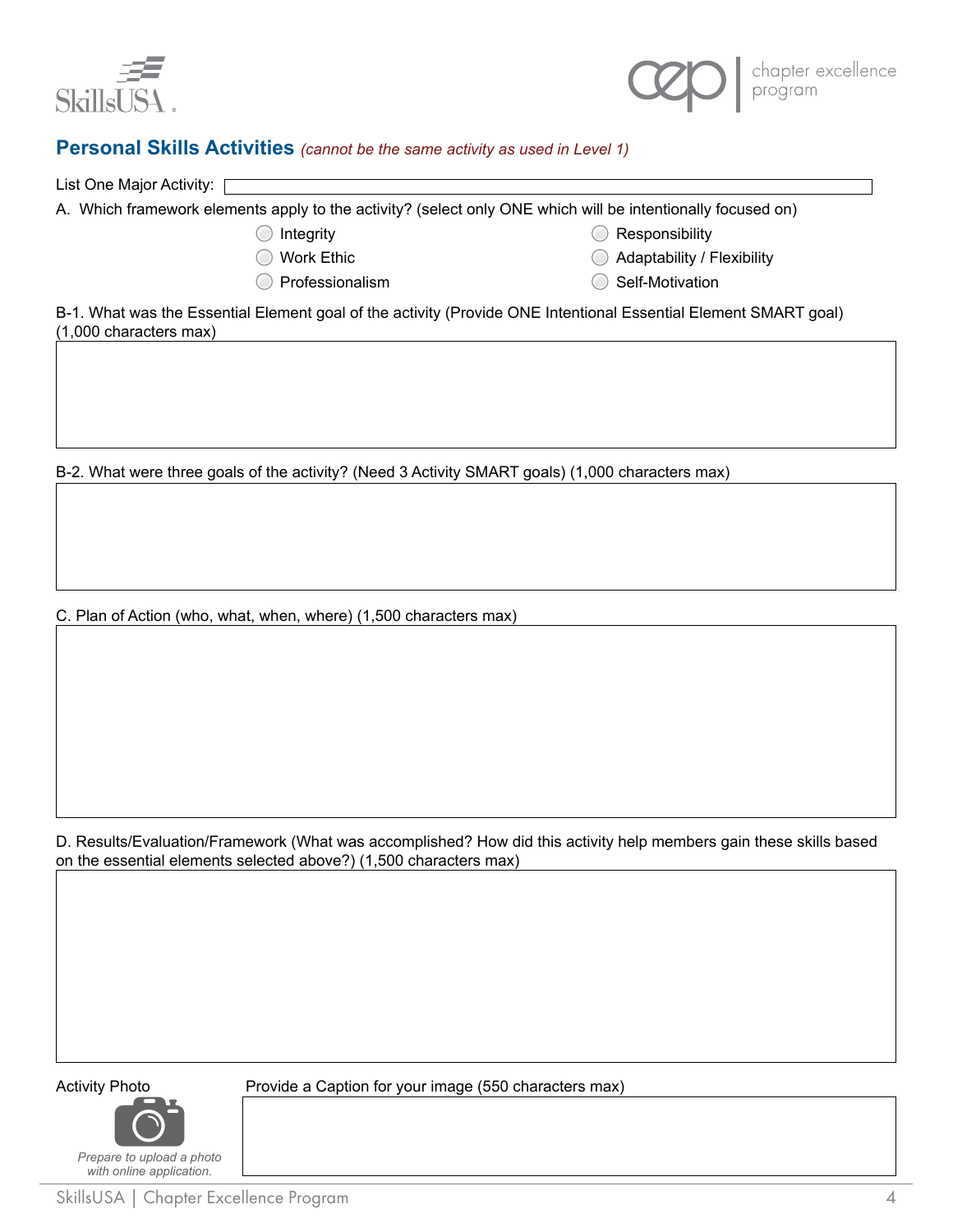



### **Workplace Skills Activities** *(cannot be the same activity as used in Level 1)*

| List One Major Activity: [ |                                                                                                             |                                          |  |
|----------------------------|-------------------------------------------------------------------------------------------------------------|------------------------------------------|--|
|                            | A. Which framework elements apply to the activity? (select only ONE which will be intentionally focused on) |                                          |  |
|                            | Communication                                                                                               | ◯ Multi-cultural Sensitivity & Awareness |  |
|                            | Decision Making                                                                                             | Planning, Organizing & Management        |  |
|                            | Teamwork                                                                                                    | Leadership                               |  |

B-1. What was the Essential Element goal of the activity (Provide ONE Intentional Essential Element SMART goal) (1,000 characters max)

B-2. What were three goals of the activity? (Need 3 Activity SMART goals) (1,000 characters max)

C. Plan of Action (who, what, when, where) (1,500 characters max)

D. Results/Evaluation/Framework (What was accomplished? How did this activity help members gain these skills based on the essential elements selected above?) (1,500 characters max)

*Prepare to upload a photo with online application.*

Activity Photo **Provide a Caption for your image (550 characters max)**